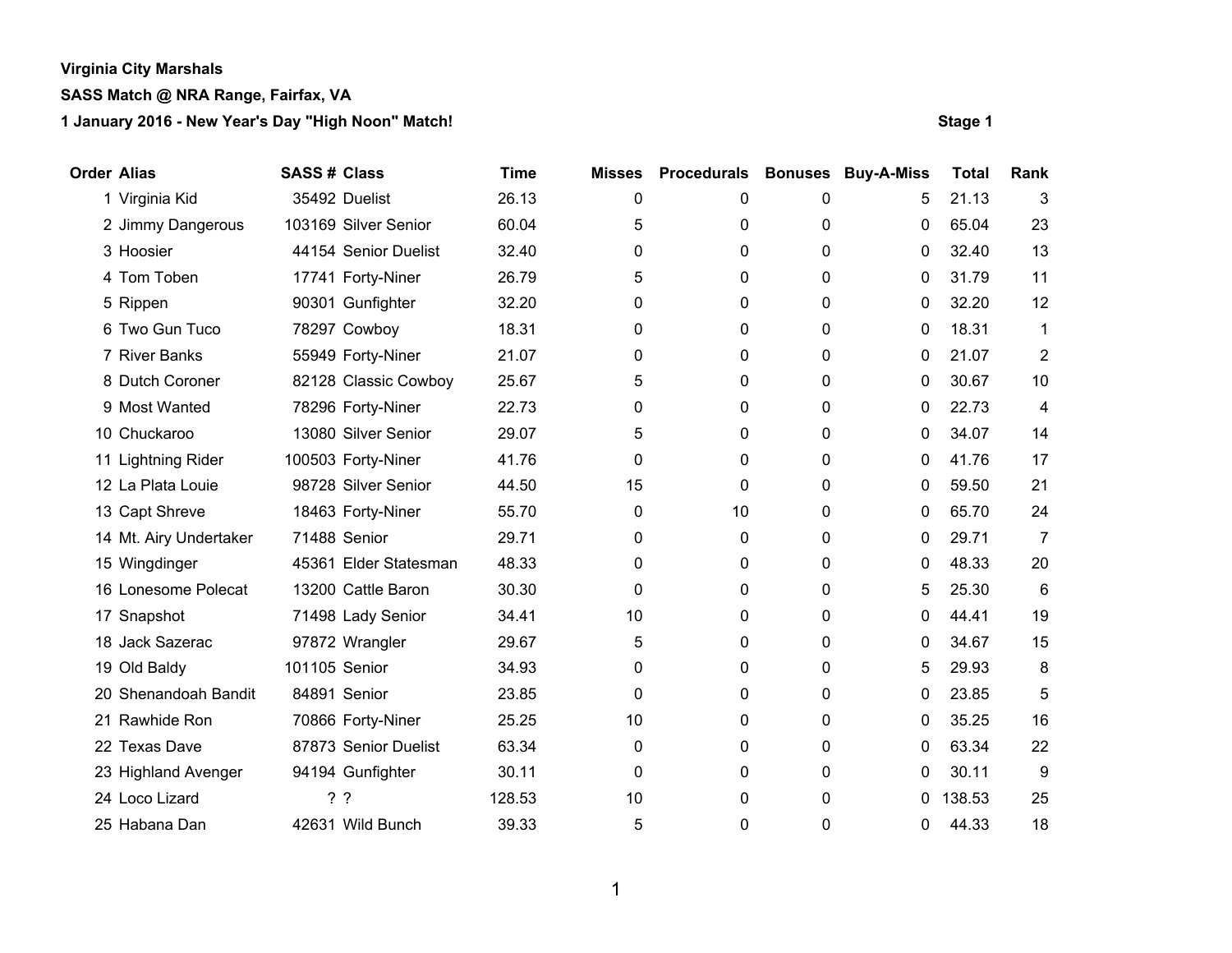# **SASS Match @ NRA Range, Fairfax, VA**

| <b>Order Alias</b> |                        | <b>SASS # Class</b> |                       | <b>Time</b> | <b>Misses</b> | <b>Procedurals</b> | <b>Bonuses</b> | <b>Buy-A-Miss</b> | <b>Total</b> | Rank           |
|--------------------|------------------------|---------------------|-----------------------|-------------|---------------|--------------------|----------------|-------------------|--------------|----------------|
|                    | 1 Virginia Kid         |                     | 35492 Duelist         | 26.15       | 10            | 0                  | 0              | 0                 | 36.15        | 15             |
|                    | 2 Jimmy Dangerous      |                     | 103169 Silver Senior  | 45.98       | 5             | 0                  | 0              | 0                 | 50.98        | 20             |
|                    | 3 Hoosier              |                     | 44154 Senior Duelist  | 30.26       | 0             | 0                  | 0              | 5                 | 25.26        | 3              |
|                    | 4 Tom Toben            |                     | 17741 Forty-Niner     | 24.62       | 5             | 0                  | 0              | 0                 | 29.62        | 6              |
|                    | 5 Rippen               |                     | 90301 Gunfighter      | 34.88       | 0             | 0                  | 0              | 0                 | 34.88        | 12             |
|                    | 6 Two Gun Tuco         |                     | 78297 Cowboy          | 17.62       | 0             | 0                  | 0              | 0                 | 17.62        | $\mathbf{1}$   |
|                    | 7 River Banks          |                     | 55949 Forty-Niner     | 16.39       | 5             | 0                  | 0              | 0                 | 21.39        | $\overline{2}$ |
|                    | 8 Dutch Coroner        |                     | 82128 Classic Cowboy  | 19.73       | 10            | 0                  | 0              | 0                 | 29.73        | 7              |
|                    | 9 Most Wanted          |                     | 78296 Forty-Niner     | 22.78       | 5             | 0                  | 0              | 0                 | 27.78        | 4              |
|                    | 10 Chuckaroo           |                     | 13080 Silver Senior   | 30.09       | 0             | 0                  | 0              | 0                 | 30.09        | 10             |
|                    | 11 Lightning Rider     |                     | 100503 Forty-Niner    | 39.18       | 10            | 0                  | 0              | 0                 | 49.18        | 18             |
|                    | 12 La Plata Louie      |                     | 98728 Silver Senior   | 33.93       | 0             | 0                  | 0              | 0                 | 33.93        | 11             |
|                    | 13 Capt Shreve         |                     | 18463 Forty-Niner     | 66.82       | 0             | 10                 | 0              | 0                 | 76.82        | 24             |
|                    | 14 Mt. Airy Undertaker |                     | 71488 Senior          | 35.95       | 0             | 0                  | 0              | 0                 | 35.95        | 13             |
|                    | 15 Wingdinger          |                     | 45361 Elder Statesman | 45.45       | 0             | 10                 | 0              | 0                 | 55.45        | 21             |
|                    | 16 Lonesome Polecat    |                     | 13200 Cattle Baron    | 37.73       | 0             | 0                  | 0              | 0                 | 37.73        | 17             |
|                    | 17 Snapshot            |                     | 71498 Lady Senior     | 35.17       | 5             | 10                 | 0              | 0                 | 50.17        | 19             |
|                    | 18 Jack Sazerac        |                     | 97872 Wrangler        | 24.97       | 5             | 0                  | 0              | 0                 | 29.97        | 9              |
|                    | 19 Old Baldy           | 101105 Senior       |                       | 37.09       | 0             | 0                  | 0              | 0                 | 37.09        | 16             |
|                    | 20 Shenandoah Bandit   |                     | 84891 Senior          | 24.79       | 5             | 0                  | 0              | 0                 | 29.79        | 8              |
|                    | 21 Rawhide Ron         |                     | 70866 Forty-Niner     | 31.09       | 5             | 0                  | 0              | 0                 | 36.09        | 14             |
|                    | 22 Texas Dave          |                     | 87873 Senior Duelist  | 59.10       | 0             | 0                  | 0              | 0                 | 59.10        | 23             |
|                    | 23 Highland Avenger    |                     | 94194 Gunfighter      | 28.45       | 0             | 0                  | 0              | 0                 | 28.45        | 5              |
|                    | 24 Loco Lizard         | ??                  |                       | 102.84      | 15            | 0                  | 0              | 0                 | 117.84       | 25             |
|                    | 25 Habana Dan          |                     | 42631 Wild Bunch      | 56.14       | 0             | 0                  | 0              | 0                 | 56.14        | 22             |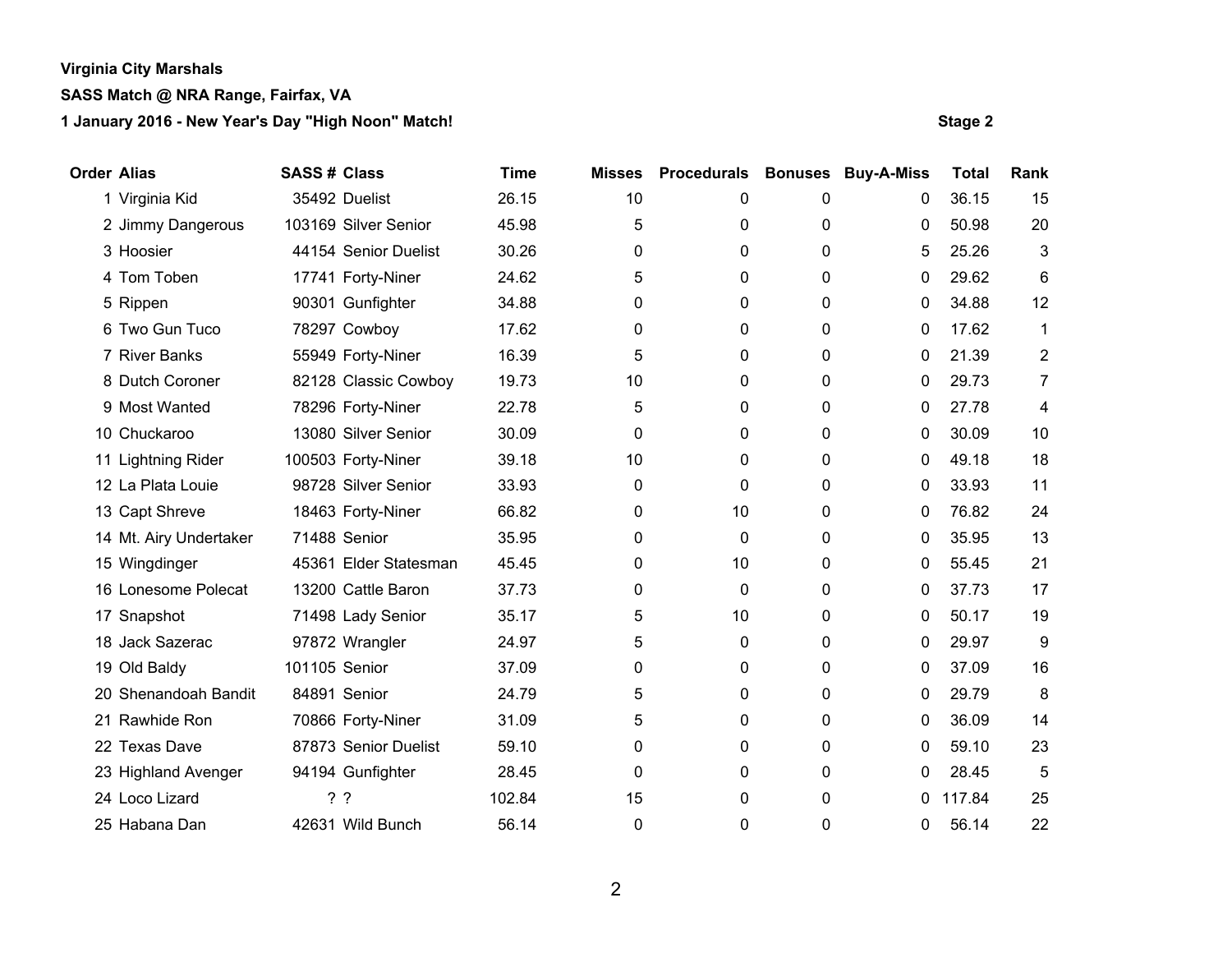# **SASS Match @ NRA Range, Fairfax, VA**

| <b>Order Alias</b> |                        | <b>SASS# Class</b> |                       | <b>Time</b> | <b>Misses</b> | <b>Procedurals</b> | <b>Bonuses</b> | <b>Buy-A-Miss</b> | <b>Total</b> | Rank           |
|--------------------|------------------------|--------------------|-----------------------|-------------|---------------|--------------------|----------------|-------------------|--------------|----------------|
|                    | 1 Virginia Kid         |                    | 35492 Duelist         | 29.97       | 0             | 0                  | 0              | 0                 | 29.97        | 12             |
|                    | 2 Jimmy Dangerous      |                    | 103169 Silver Senior  | 58.16       | 5             | 10                 | 0              | 0                 | 73.16        | 24             |
|                    | 3 Hoosier              |                    | 44154 Senior Duelist  | 29.04       | 0             | 0                  | 0              | 0                 | 29.04        | 10             |
|                    | 4 Tom Toben            |                    | 17741 Forty-Niner     | 22.22       | 0             | 0                  | 0              | 0                 | 22.22        | 3              |
|                    | 5 Rippen               |                    | 90301 Gunfighter      | 30.35       | 5             | 0                  | $\mathbf{0}$   | 0                 | 35.35        | 15             |
|                    | 6 Two Gun Tuco         |                    | 78297 Cowboy          | 17.26       | 5             | 0                  | 0              | 0                 | 22.26        | 4              |
|                    | 7 River Banks          |                    | 55949 Forty-Niner     | 19.50       | 0             | 0                  | 0              | 0                 | 19.50        | 2              |
|                    | 8 Dutch Coroner        |                    | 82128 Classic Cowboy  | 19.41       | 0             | 0                  | 0              | 0                 | 19.41        | 1              |
|                    | 9 Most Wanted          |                    | 78296 Forty-Niner     | 21.12       | 5             | 0                  | 0              | 0                 | 26.12        | 6              |
|                    | 10 Chuckaroo           |                    | 13080 Silver Senior   | 26.74       | 0             | 0                  | 0              | 0                 | 26.74        | 9              |
|                    | 11 Lightning Rider     |                    | 100503 Forty-Niner    | 35.86       | 5             | 0                  | 0              | 0                 | 40.86        | 20             |
|                    | 12 La Plata Louie      |                    | 98728 Silver Senior   | 31.62       | 5             | 0                  | 0              | 0                 | 36.62        | 17             |
|                    | 13 Capt Shreve         |                    | 18463 Forty-Niner     | 52.85       | 5             | 0                  | 0              | 0                 | 57.85        | 23             |
|                    | 14 Mt. Airy Undertaker |                    | 71488 Senior          | 29.66       | 0             | 0                  | 0              | 0                 | 29.66        | 11             |
|                    | 15 Wingdinger          |                    | 45361 Elder Statesman | 42.55       | 0             | 0                  | 0              | 0                 | 42.55        | 21             |
|                    | 16 Lonesome Polecat    |                    | 13200 Cattle Baron    | 34.96       | 0             | 0                  | $\mathbf{0}$   | 0                 | 34.96        | 14             |
|                    | 17 Snapshot            |                    | 71498 Lady Senior     | 32.75       | 5             | 0                  | 0              | 0                 | 37.75        | 18             |
|                    | 18 Jack Sazerac        |                    | 97872 Wrangler        | 23.68       | 0             | 0                  | 0              | 0                 | 23.68        | 5              |
|                    | 19 Old Baldy           | 101105 Senior      |                       | 35.72       | 0             | 0                  | 0              | 0                 | 35.72        | 16             |
|                    | 20 Shenandoah Bandit   |                    | 84891 Senior          | 26.91       | 5             | 0                  | 0              | 0                 | 31.91        | 13             |
|                    | 21 Rawhide Ron         |                    | 70866 Forty-Niner     | 26.43       | 0             | 0                  | 0              | 0                 | 26.43        | $\overline{7}$ |
|                    | 22 Texas Dave          |                    | 87873 Senior Duelist  | 56.23       | 0             | 0                  | 0              | 0                 | 56.23        | 22             |
|                    | 23 Highland Avenger    |                    | 94194 Gunfighter      | 26.47       | 0             | 0                  | 0              | 0                 | 26.47        | 8              |
|                    | 24 Loco Lizard         |                    | ??                    | 85.44       | 5             | 0                  | 0              | 0                 | 90.44        | 25             |
|                    | 25 Habana Dan          |                    | 42631 Wild Bunch      | 39.23       | 0             | 0                  | 0              | 0                 | 39.23        | 19             |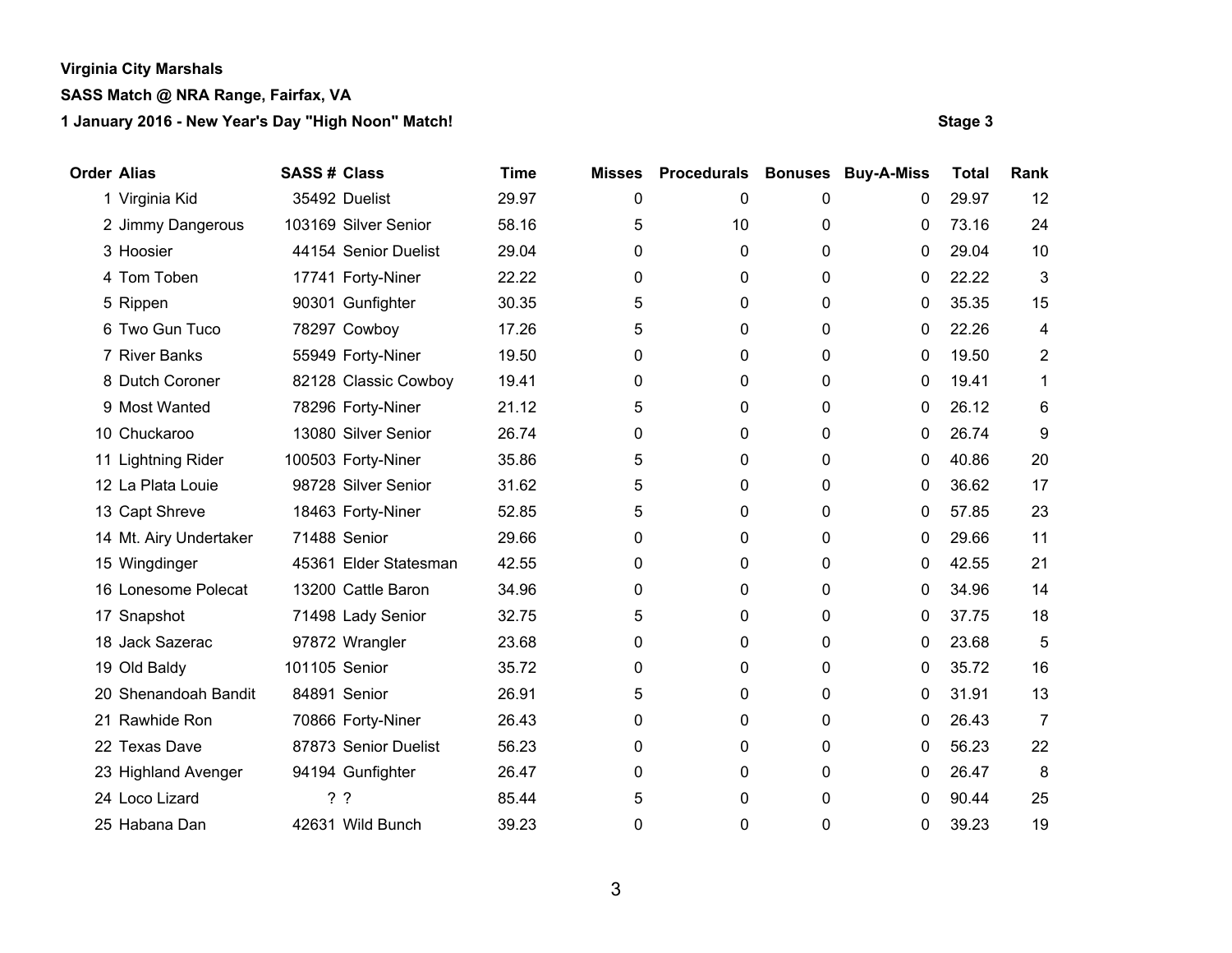# **SASS Match @ NRA Range, Fairfax, VA**

| <b>Order Alias</b> |                        | <b>SASS # Class</b> |                       | <b>Time</b> | <b>Misses</b> | <b>Procedurals</b> | <b>Bonuses</b> | <b>Buy-A-Miss</b> | <b>Total</b> | Rank           |
|--------------------|------------------------|---------------------|-----------------------|-------------|---------------|--------------------|----------------|-------------------|--------------|----------------|
|                    | 1 Virginia Kid         |                     | 35492 Duelist         | 26.39       | 0             | 0                  | 0              | 0                 | 26.39        | 9              |
|                    | 2 Jimmy Dangerous      |                     | 103169 Silver Senior  | 53.32       | 0             | 0                  | 0              | 0                 | 53.32        | 20             |
|                    | 3 Hoosier              |                     | 44154 Senior Duelist  | 29.59       | 0             | 0                  | 0              | 0                 | 29.59        | 11             |
|                    | 4 Tom Toben            |                     | 17741 Forty-Niner     | 23.77       | 0             | 0                  | 0              | 0                 | 23.77        | 6              |
|                    | 5 Rippen               |                     | 90301 Gunfighter      | 28.52       | 0             | 0                  | 0              | 5                 | 23.52        | 5              |
|                    | 6 Two Gun Tuco         |                     | 78297 Cowboy          | 15.31       | 5             | 0                  | 0              | 0                 | 20.31        | 3              |
|                    | 7 River Banks          |                     | 55949 Forty-Niner     | 17.85       | 5             | 0                  | 0              | 0                 | 22.85        | 4              |
|                    | 8 Dutch Coroner        |                     | 82128 Classic Cowboy  | 19.54       | 0             | 0                  | 0              | 0                 | 19.54        | 2              |
|                    | 9 Most Wanted          |                     | 78296 Forty-Niner     | 19.12       | 0             | 0                  | 0              | 0                 | 19.12        | 1              |
|                    | 10 Chuckaroo           |                     | 13080 Silver Senior   | 29.10       | 0             | 0                  | 0              | 0                 | 29.10        | 10             |
|                    | 11 Lightning Rider     |                     | 100503 Forty-Niner    | 39.06       | 0             | 0                  | 0              | 5                 | 34.06        | 15             |
|                    | 12 La Plata Louie      |                     | 98728 Silver Senior   | 56.75       | 5             | 0                  | 0              | 0                 | 61.75        | 22             |
|                    | 13 Capt Shreve         |                     | 18463 Forty-Niner     | 57.99       | 0             | 0                  | 0              | 0                 | 57.99        | 21             |
|                    | 14 Mt. Airy Undertaker |                     | 71488 Senior          | 36.58       | 5             | 0                  | 0              | 0                 | 41.58        | 18             |
|                    | 15 Wingdinger          |                     | 45361 Elder Statesman | 64.89       | 0             | 10                 | 0              | 0                 | 74.89        | 24             |
|                    | 16 Lonesome Polecat    |                     | 13200 Cattle Baron    | 32.30       | 0             | 0                  | 0              | 0                 | 32.30        | 13             |
|                    | 17 Snapshot            |                     | 71498 Lady Senior     | 33.79       | 0             | 0                  | 0              | 0                 | 33.79        | 14             |
|                    | 18 Jack Sazerac        |                     | 97872 Wrangler        | 25.77       | 0             | 0                  | 0              | 0                 | 25.77        | 8              |
|                    | 19 Old Baldy           | 101105 Senior       |                       | 37.83       | 0             | $\mathbf{0}$       | 0              | 0                 | 37.83        | 17             |
|                    | 20 Shenandoah Bandit   |                     | 84891 Senior          | 26.68       | 0             | 10                 | 0              | 0                 | 36.68        | 16             |
|                    | 21 Rawhide Ron         |                     | 70866 Forty-Niner     | 25.27       | 0             | 0                  | 0              | 0                 | 25.27        | $\overline{7}$ |
|                    | 22 Texas Dave          |                     | 87873 Senior Duelist  | 65.36       | 0             | 0                  | 0              | 0                 | 65.36        | 23             |
|                    | 23 Highland Avenger    |                     | 94194 Gunfighter      | 26.00       | 5             | 0                  | 0              | 0                 | 31.00        | 12             |
|                    | 24 Loco Lizard         | ? ?                 |                       | 84.12       | 5             | 0                  | 0              | 0                 | 89.12        | 25             |
|                    | 25 Habana Dan          |                     | 42631 Wild Bunch      | 46.98       | 5             | 0                  | 0              | 0                 | 51.98        | 19             |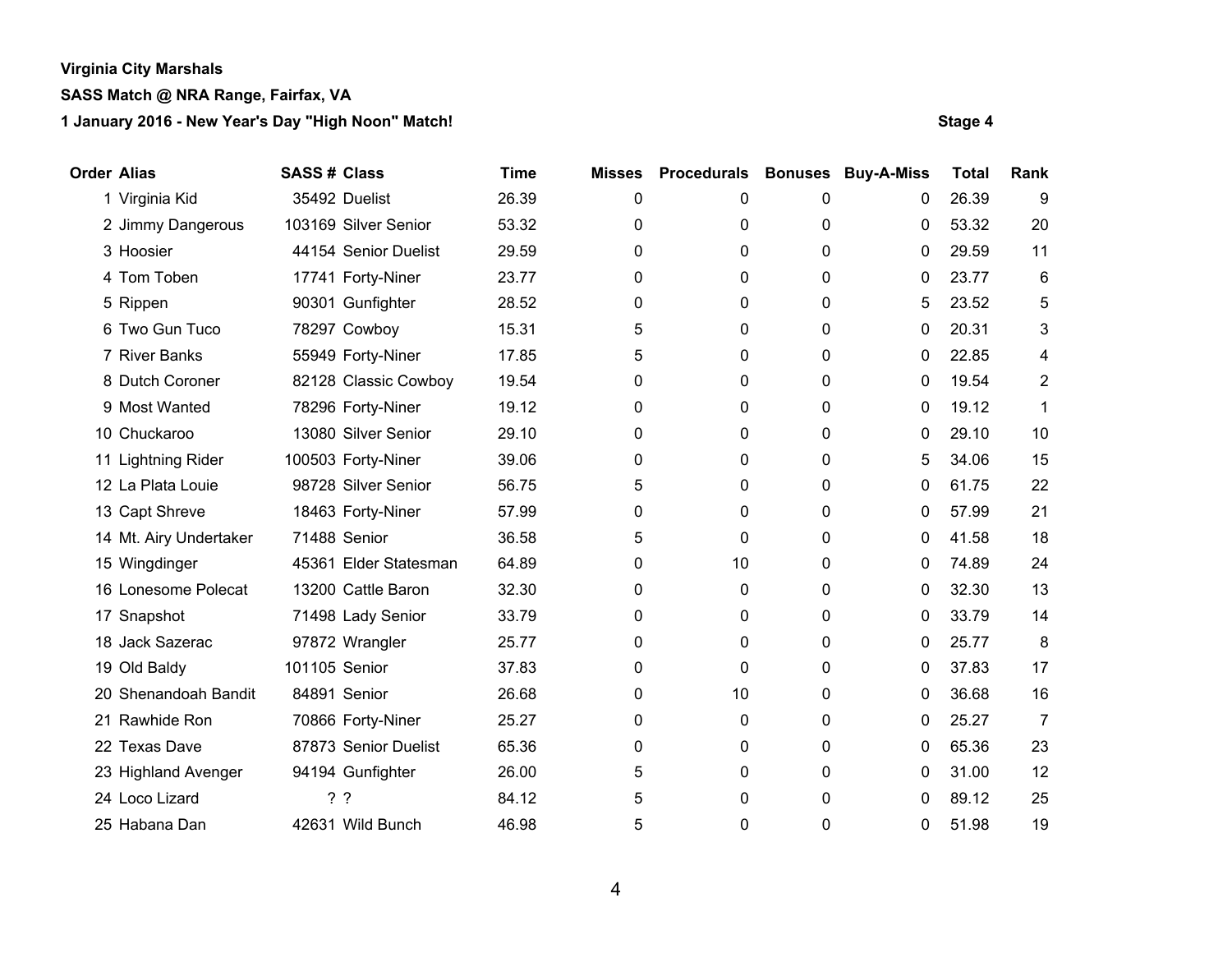# **SASS Match @ NRA Range, Fairfax, VA**

| <b>Order Alias</b> |                        | <b>SASS # Class</b> |                       | <b>Time</b> | <b>Misses</b> | <b>Procedurals</b> | <b>Bonuses</b> | <b>Buy-A-Miss</b> | <b>Total</b> | Rank           |
|--------------------|------------------------|---------------------|-----------------------|-------------|---------------|--------------------|----------------|-------------------|--------------|----------------|
|                    | 1 Virginia Kid         |                     | 35492 Duelist         | 28.16       | 0             | 0                  | 0              | 0                 | 28.16        | 10             |
|                    | 2 Jimmy Dangerous      |                     | 103169 Silver Senior  | 47.72       | 15            | 0                  | 0              | 0                 | 62.72        | 21             |
|                    | 3 Hoosier              |                     | 44154 Senior Duelist  | 34.90       | 0             | 0                  | 0              | 0                 | 34.90        | 15             |
|                    | 4 Tom Toben            |                     | 17741 Forty-Niner     | 27.92       | 0             | 0                  | 0              | 0                 | 27.92        | 9              |
|                    | 5 Rippen               |                     | 90301 Gunfighter      | 32.37       | 0             | 0                  | 0              | 0                 | 32.37        | 12             |
|                    | 6 Two Gun Tuco         |                     | 78297 Cowboy          | 17.02       | 0             | 10                 | 0              | 0                 | 27.02        | 7              |
|                    | 7 River Banks          |                     | 55949 Forty-Niner     | 19.08       | 0             | 0                  | 0              | 0                 | 19.08        | 1              |
|                    | 8 Dutch Coroner        |                     | 82128 Classic Cowboy  | 21.60       | 5             | 0                  | 0              | 0                 | 26.60        | 5              |
|                    | 9 Most Wanted          |                     | 78296 Forty-Niner     | 20.48       | 0             | 0                  | 0              | 0                 | 20.48        | $\overline{2}$ |
|                    | 10 Chuckaroo           |                     | 13080 Silver Senior   | 30.21       | 0             | 10                 | 0              | 0                 | 40.21        | 18             |
|                    | 11 Lightning Rider     |                     | 100503 Forty-Niner    | 39.31       | 5             | 0                  | 0              | 0                 | 44.31        | 19             |
|                    | 12 La Plata Louie      |                     | 98728 Silver Senior   | 33.76       | 5             | 0                  | 0              | 0                 | 38.76        | 16             |
|                    | 13 Capt Shreve         |                     | 18463 Forty-Niner     | 54.53       | 0             | 0                  | 0              | 0                 | 54.53        | 20             |
|                    | 14 Mt. Airy Undertaker |                     | 71488 Senior          | 26.62       | 0             | 0                  | 0              | 0                 | 26.62        | 6              |
|                    | 15 Wingdinger          |                     | 45361 Elder Statesman | 64.31       | 5             | 0                  | 0              | 0                 | 69.31        | 22             |
|                    | 16 Lonesome Polecat    |                     | 13200 Cattle Baron    | 33.65       | 0             | 0                  | 0              | 0                 | 33.65        | 13             |
|                    | 17 Snapshot            |                     | 71498 Lady Senior     | 30.22       | 0             | 0                  | 0              | 0                 | 30.22        | 11             |
|                    | 18 Jack Sazerac        |                     | 97872 Wrangler        | 27.30       | 0             | 0                  | 0              | 0                 | 27.30        | 8              |
|                    | 19 Old Baldy           | 101105 Senior       |                       | 39.45       | 0             | 0                  | 0              | 0                 | 39.45        | 17             |
|                    | 20 Shenandoah Bandit   |                     | 84891 Senior          | 24.41       | 0             | 10                 | 0              | 0                 | 34.41        | 14             |
|                    | 21 Rawhide Ron         |                     | 70866 Forty-Niner     | 25.95       | 0             | 0                  | 0              | 5                 | 20.95        | 3              |
|                    | 22 Texas Dave          |                     | 87873 Senior Duelist  | 59.37       | 0             | 10                 | 0              | 0                 | 69.37        | 23             |
|                    | 23 Highland Avenger    |                     | 94194 Gunfighter      | 25.99       | 0             | 0                  | 0              | 0                 | 25.99        | 4              |
|                    | 24 Loco Lizard         |                     | ??                    | 999.99      | 0             | 0                  | 0              | 0                 | 999.99       | 24             |
|                    | 25 Habana Dan          |                     | 42631 Wild Bunch      | 999.99      | 0             | 0                  | 0              | 0                 | 999.99       | 24             |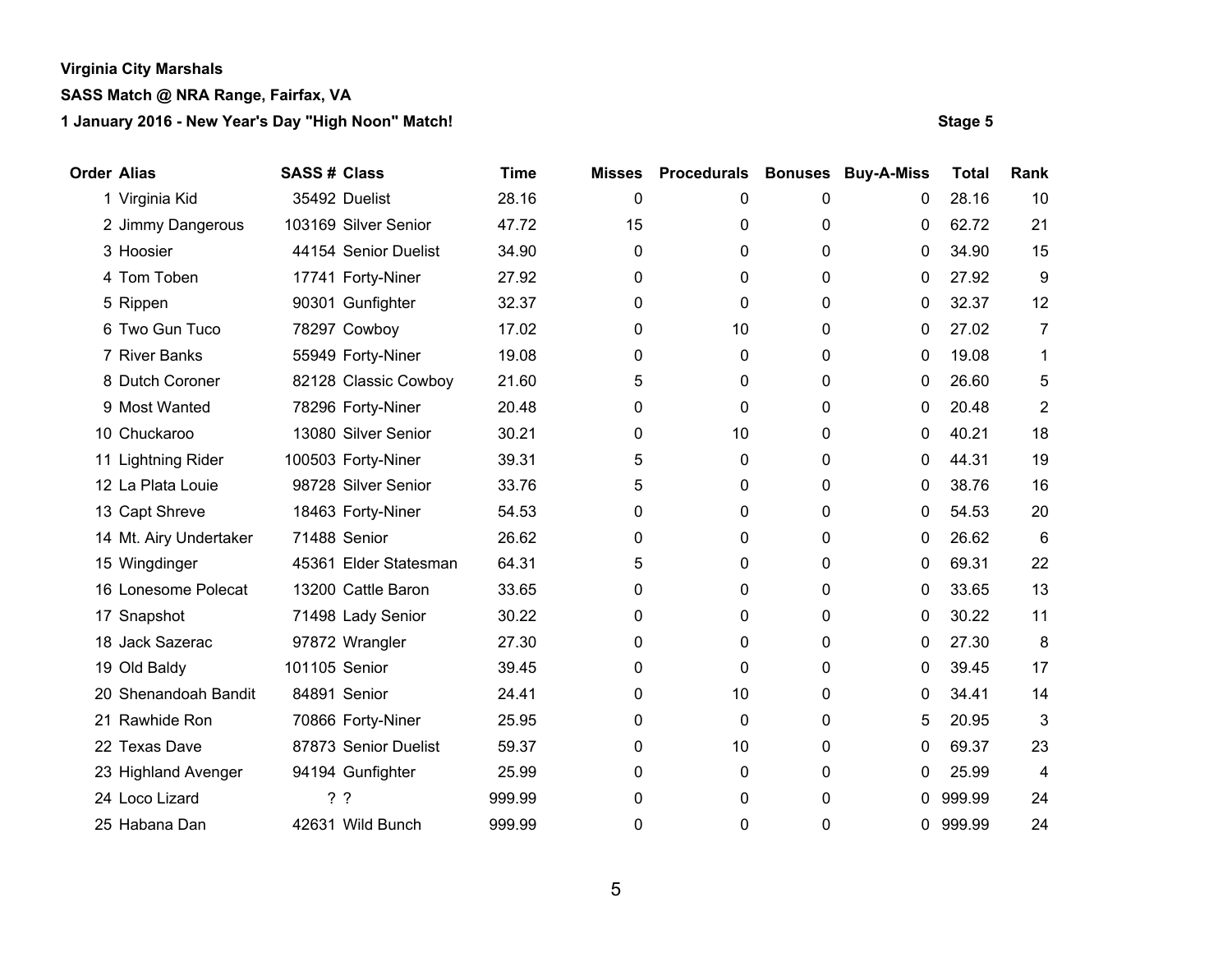### **SASS Match @ NRA Range, Fairfax, VA**

|                        |                       | Stage 1     |      | Stage 2<br>Stage 3 |                | Stage 4     |                  |       | Stage 5        |             | <b>Match</b> |             |                |          |                  |
|------------------------|-----------------------|-------------|------|--------------------|----------------|-------------|------------------|-------|----------------|-------------|--------------|-------------|----------------|----------|------------------|
| <b>Order Alias</b>     | <b>SASS# Class</b>    | <b>Time</b> | Rank | <b>Time</b>        | Rank           | <b>Time</b> | <b>Rank Time</b> |       | Rank           | <b>Time</b> | Rank         | <b>Time</b> | Rank           |          | Clean Buy-A-Miss |
| 7 River Banks          | 55949 Forty-Niner     | 21.07       | 4    | 21.39              | 4              | 19.50       | 6                | 22.85 | 1              | 19.08       |              | 103.89      | $\mathbf{1}$   |          |                  |
| 6 Two Gun Tuco         | 78297 Cowboy          | 18.31       | 10   | 17.62              | $\overline{7}$ | 22.26       | 1                | 20.31 | $\overline{2}$ | 27.02       |              | 105.52      | $\overline{2}$ |          |                  |
| 9 Most Wanted          | 78296 Forty-Niner     | 22.73       | 17   | 27.78              | 18             | 26.12       | 20               | 19.12 | 15             | 20.48       |              | 116.23      | 3              |          |                  |
| 8 Dutch Coroner        | 82128 Classic Cowboy  | 30.67       | 14   | 29.73              | 10             | 19.41       | 9                | 19.54 | 10             | 26.60       |              | 125.95      | 4              |          |                  |
| 4 Tom Toben            | 17741 Forty-Niner     | 31.79       |      | 29.62              | -1             | 22.22       | 4                | 23.77 | 3              | 27.92       |              | 135.32      | 5              |          |                  |
| 18 Jack Sazerac        | 97872 Wrangler        | 34.67       | 5    | 29.97              | 8              | 23.68       | 13               | 25.77 | 16             | 27.30       |              | 141.39      | 6              |          |                  |
| 1 Virginia Kid         | 35492 Duelist         | 21.13       | 13   | 36.15              | 3              | 29.97       | 10               | 26.39 | 11             | 28.16       |              | 141.80      | $\overline{7}$ |          | X                |
| 23 Highland Avenger    | 94194 Gunfighter      | 30.11       | 18   | 28.45              | 22             | 26.47       | 19               | 31.00 | 19             | 25.99       |              | 142.02      | 8              |          |                  |
| 21 Rawhide Ron         | 70866 Forty-Niner     | 35.25       | 9    | 36.09              | 5              | 26.43       | 8                | 25.27 | 12             | 20.95       |              | 143.99      | 9              |          | X                |
| 3 Hoosier              | 44154 Senior Duelist  | 32.40       | 12   | 25.26              | 12             | 29.04       | 15               | 29.59 | 5              | 34.90       |              | 151.19      | 10             | $\times$ | X                |
| 20 Shenandoah Bandit   | 84891 Senior          | 23.85       | 22   | 29.79              | 23             | 31.91       | 22               | 36.68 | 23             | 34.41       |              | 156.64      | 11             |          |                  |
| 5 Rippen               | 90301 Gunfighter      | 32.20       | 2    | 34.88              | 2              | 35.35       | 2                | 23.52 | 4              | 32.37       |              | 158.32      | 12             |          | X                |
| 10 Chuckaroo           | 13080 Silver Senior   | 34.07       | 21   | 30.09              | 11             | 26.74       | 17               | 29.10 | 22             | 40.21       |              | 160.21      | 13             |          |                  |
| 14 Mt. Airy Undertaker | 71488 Senior          | 29.71       | 6    | 35.95              | 17             | 29.66       | 14               | 41.58 | 13             | 26.62       |              | 163.52      | 14             |          |                  |
| 16 Lonesome Polecat    | 13200 Cattle Baron    | 25.30       | 15   | 37.73              | 9              | 34.96       | 5                | 32.30 | 8              | 33.65       |              | 163.94      | 15             | X        | X                |
| 19 Old Baldy           | 101105 Senior         | 29.93       | 16   | 37.09              | 14             | 35.72       |                  | 37.83 | 7              | 39.45       |              | 180.02      | 16             | X        | X                |
| 17 Snapshot            | 71498 Lady Senior     | 44.41       | 8    | 50.17              | 16             | 37.75       | 16               | 33.79 | 17             | 30.22       |              | 196.34      | 17             |          |                  |
| 11 Lightning Rider     | 100503 Forty-Niner    | 41.76       | 24   | 49.18              | 24             | 40.86       | 23               | 34.06 | 21             | 44.31       |              | 210.17      | 18             |          | X                |
| 12 La Plata Louie      | 98728 Silver Senior   | 59.50       | 7    | 33.93              | 13             | 36.62       | 11               | 61.75 | 18             | 38.76       |              | 230.56      | 19             |          |                  |
| 15 Wingdinger          | 45361 Elder Statesman | 48.33       | 19   | 55.45              | 19             | 42.55       | 18               | 74.89 | 14             | 69.31       |              | 290.53      | 20             |          |                  |
| 2 Jimmy Dangerous      | 103169 Silver Senior  | 65.04       | 11   | 50.98              | 6              | 73.16       | 3                | 53.32 | 6              | 62.72       |              | 305.22      | 21             |          |                  |
| 13 Capt Shreve         | 18463 Forty-Niner     | 65.70       | 20   | 76.82              | 21             | 57.85       | 21               | 57.99 | 24             | 54.53       |              | 312.89      | 22             |          |                  |
| 22 Texas Dave          | 87873 Senior Duelist  | 63.34       | 25   | 59.10              | 25             | 56.23       | 25               | 65.36 | 25             | 69.37       |              | 313.40      | 23             |          |                  |
| 25 Habana Dan          | 42631 Wild Bunch      | 44.33       |      | 56.14              |                | 39.23       |                  | 51.98 |                | 999.99      |              | 1,191.6     | 24             |          |                  |
| 24 Loco Lizard         | ??                    | 138.53      |      | 117.84             |                | 90.44       |                  | 89.12 |                | 999.99      |              | 1,435.9     | 25             |          |                  |

| Overall               |                    | Age-based Categories |                    | Other Categories           |                         |  |  |  |
|-----------------------|--------------------|----------------------|--------------------|----------------------------|-------------------------|--|--|--|
| <b>Match Winner:</b>  | <b>River Banks</b> | Top Cowboy:          | Two Gun Tuco       | <b>Top Duelist:</b>        | Virginia Kid            |  |  |  |
| <b>Clean Matches:</b> | Hoosier            | Top Wrangler:        | Jack Sazerac       | <b>Top Senior Duelist:</b> | Hoosier                 |  |  |  |
|                       | Lonesome Polecat   | Top Forty-Niner:     | <b>River Banks</b> | <b>Top Gunfighter:</b>     | <b>Highland Avenger</b> |  |  |  |